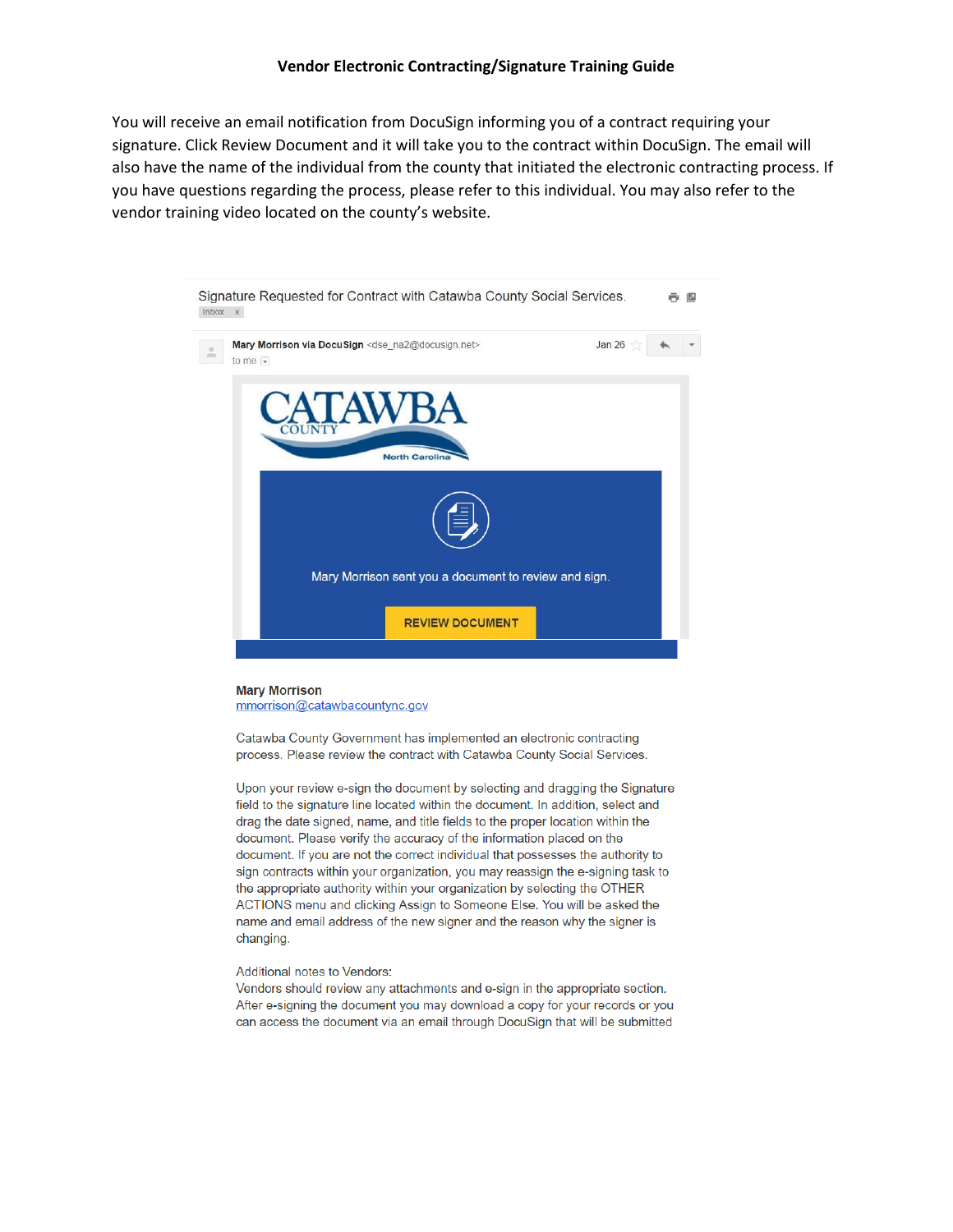After clicking Review Document you will be taken to the contract via DocuSign®. You will be asked to agree to use your electronic signature by checking the box near the agreement statement. If you wish to see the county's Electronic Records and Signature Disclosure click on the link labeled the same.

Once you've checked the box agreeing to e-sign the contract select CONTINUE.

## Please Review & Act on These Documents

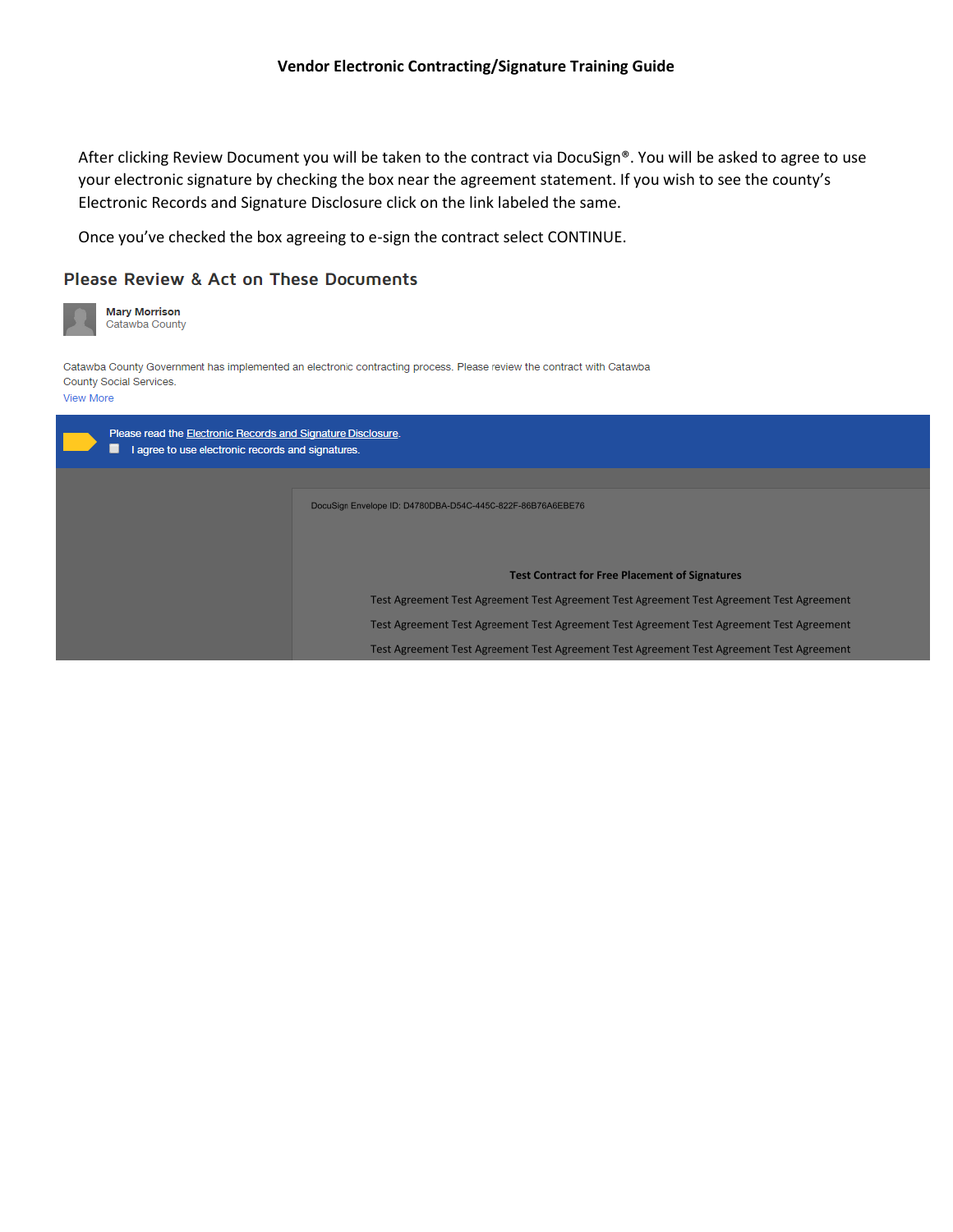Now you can read the document in its entirety. ONLY individuals with authority to enter into contracts can sign the document. If you are not the authorized individual, you can reassign the signing task to another individual within your company. Please see the section titled "Reassigning".

When ready to sign select the Signature field to the left of the screen and drag it to the signature line. The system will take you to a screen to confirm your name and signature information.

| Please review the documents below.<br><b>OTHER ACTION</b> |                                                                                           |  |  |
|-----------------------------------------------------------|-------------------------------------------------------------------------------------------|--|--|
|                                                           |                                                                                           |  |  |
|                                                           |                                                                                           |  |  |
| <b>FIELDS</b>                                             | DocuSign Envelope ID: D4780DBA-D54C-445C-822F-86B76A6EBE76                                |  |  |
| $\frac{1}{2}$<br>Signature                                |                                                                                           |  |  |
| DS<br>Initial                                             |                                                                                           |  |  |
| 言<br>Date Signed                                          | <b>Test Contract for Free Placement of Signatures</b>                                     |  |  |
| $\sqrt{2}$<br>Name                                        | Test Agreement Test Agreement Test Agreement Test Agreement Test Agreement Test Agreement |  |  |
|                                                           | Test Agreement Test Agreement Test Agreement Test Agreement Test Agreement Test Agreement |  |  |
| 同<br>First Name                                           | Test Agreement Test Agreement Test Agreement Test Agreement Test Agreement Test Agreement |  |  |
| 目<br><b>Last Name</b>                                     | Test Agreement Test Agreement Test Agreement Test Agreement Test Agreement Test Agreement |  |  |
| @<br><b>Email Address</b>                                 | Test Agreement Test Agreement Test Agreement Test Agreement Test Agreement Test Agreement |  |  |
| tân<br>Company                                            | Test Agreement Test Agreement Test Agreement Test Agreement Test Agreement Test Agreement |  |  |
| 画<br>Title                                                | Test Agreement Test Agreement Test Agreement Test Agreement Test Agreement Test Agreement |  |  |
| 圄<br>Text                                                 | Test Agreement Test Agreement Test Agreement Test Agreement Test Agreement Test Agreement |  |  |
| $\overline{\smile}$<br>Checkbox                           | Test Agreement Test Agreement Test Agreement Test Agreement Test Agreement Test Agreement |  |  |
|                                                           | Test Agreement Test Agreement Test Agreement Test Agreement Test Agreement Test Agreement |  |  |
|                                                           | Test Agreement Test Agreement Test Agreement Test Agreement Test Agreement Test Agreement |  |  |
|                                                           | Test Agreement Test Agreement Test Agreement Test Agreement Test Agreement Test Agreement |  |  |
|                                                           | Test Agreement Test Agreement Test Agreement Test Agreement Test Agreement Test Agreement |  |  |
|                                                           | Test Agreement Test Agreement Test Agreement Test Agreement Test Agreement Test Agreement |  |  |
|                                                           | Test Agreement Test Agreement Test Agreement Test Agreement Test Agreement Test Agreement |  |  |
|                                                           |                                                                                           |  |  |
|                                                           | <b>Test Vendor Name</b>                                                                   |  |  |
|                                                           | Rv ·                                                                                      |  |  |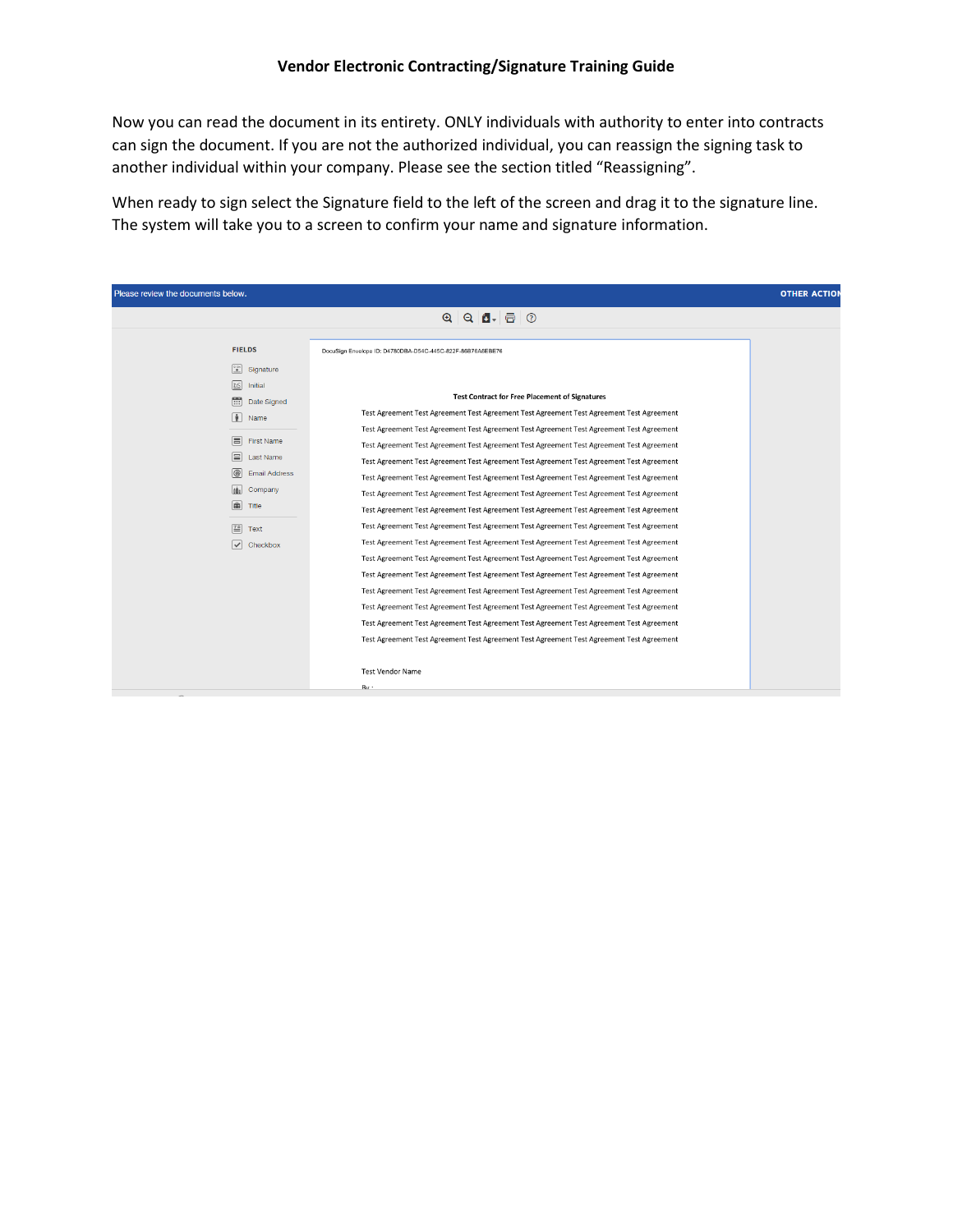Confirm the spelling of your name and your initials. Your signature will appear in a preformatted style. You can change the style by clicking Change Style or you can draw your signature by clicking Draw. Drawing your signature works better if you have touch screen. After you are satisfied with your signature click Adopt and Sign.

| Confirm your name, initials, and signature.                                                                                                                                                                                                                                                             |                 |
|---------------------------------------------------------------------------------------------------------------------------------------------------------------------------------------------------------------------------------------------------------------------------------------------------------|-----------------|
| <b>Full Name</b>                                                                                                                                                                                                                                                                                        | <b>Initials</b> |
| <b>Mary Tester</b>                                                                                                                                                                                                                                                                                      | MM              |
| <b>PREVIEW</b><br>DocuSigned by:<br>DS<br>MM<br>Mary                                                                                                                                                                                                                                                    | Change Style    |
| 845AF062CBC94D6                                                                                                                                                                                                                                                                                         |                 |
| By selecting Adopt and Sign, I agree that the signature and initials will be the electronic representation of my signature and initials for all<br>purposes when I (or my agent) use them on documents, including legally binding contracts - just the same as a pen-and-paper signature or<br>initial. |                 |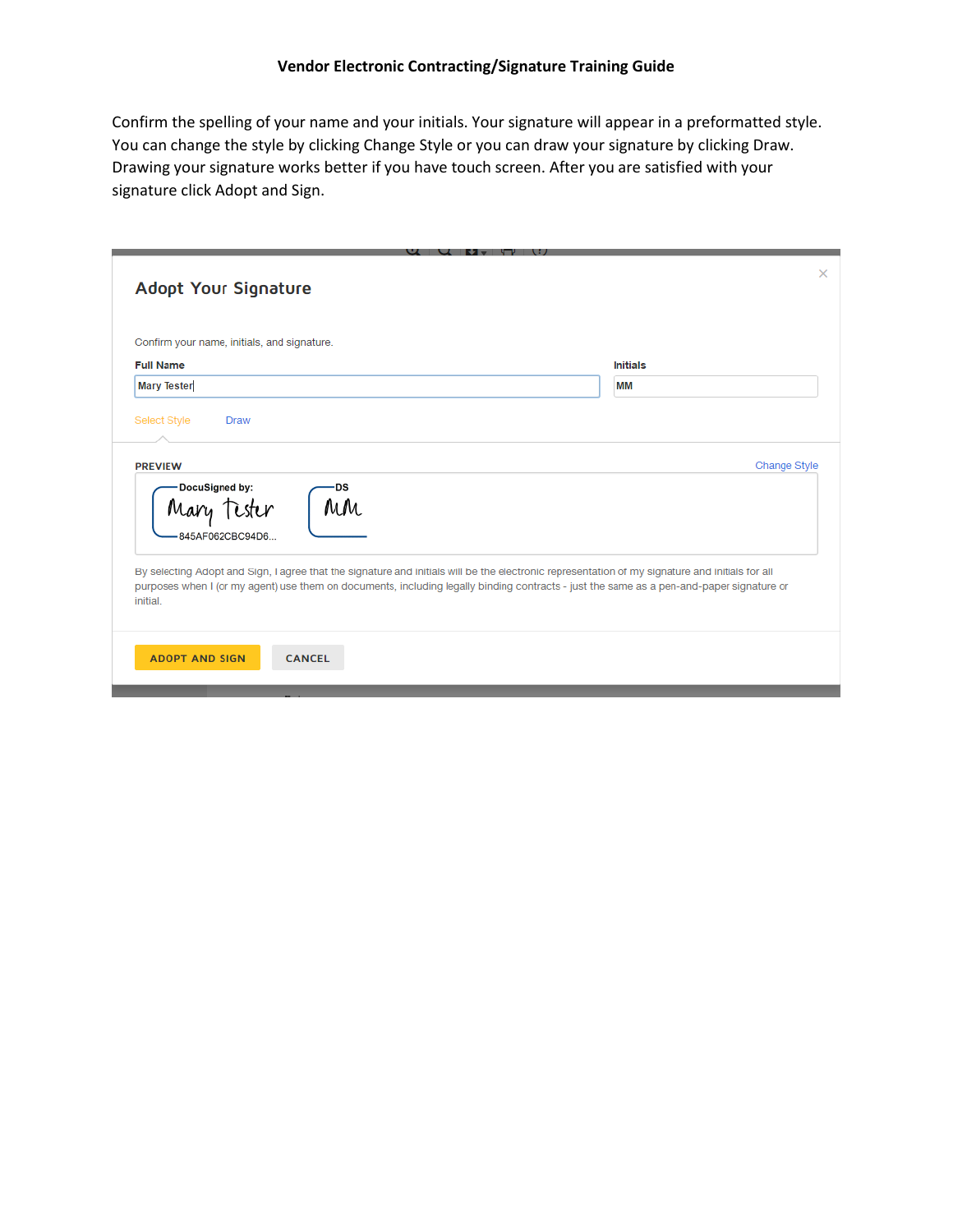### **Vendor Electronic Contracting/Signature Training Guide**

Your signature will appear on the contract in the place that you dragged your signature. Please make sure you add your signature at every place on the document that it's required. You can now add the other required information such as name, title, company, and date. The date will automatically default to the current date.

| <b>FIELDS</b> |                            |  |  |
|---------------|----------------------------|--|--|
| $rac{1}{2}$   | Signature                  |  |  |
|               | <b>DS</b> Initial          |  |  |
|               | [:::] Date Signed          |  |  |
|               | $ \frac{1}{2}\rangle$ Name |  |  |
|               |                            |  |  |
|               | <b>III</b> First Name      |  |  |
|               | <b>E</b> Last Name         |  |  |
|               | @ Email Address            |  |  |
|               | <b>Internal</b> Company    |  |  |
|               | <b>自</b> Title             |  |  |
|               |                            |  |  |
|               | $E =$ Text                 |  |  |
|               | Checkbox                   |  |  |
|               |                            |  |  |

Test Agreement Test Agreement Test Agreement Test Agreement Test Agreement Test Agreement Test Agreement Test Agreement Test Agreement Test Agreement Test Agreement Test Agreement Test Agreement Test Agreement Test Agreement Test Agreement Test Agreement Test Agreement Test Agreement Test Agreement Test Agreement Test Agreement Test Agreement Test Agreement Test Agreement Test Agreement Test Agreement Test Agreement Test Agreement Test Agreement Test Agreement Test Agreement Test Agreement Test Agreement Test Agreement Test Agreement

| Test Vendor Name,<br>By: Mary Tester<br>B45AF082CBC94D8 |  |
|---------------------------------------------------------|--|
| Name: _________________                                 |  |
|                                                         |  |
| Date: ________                                          |  |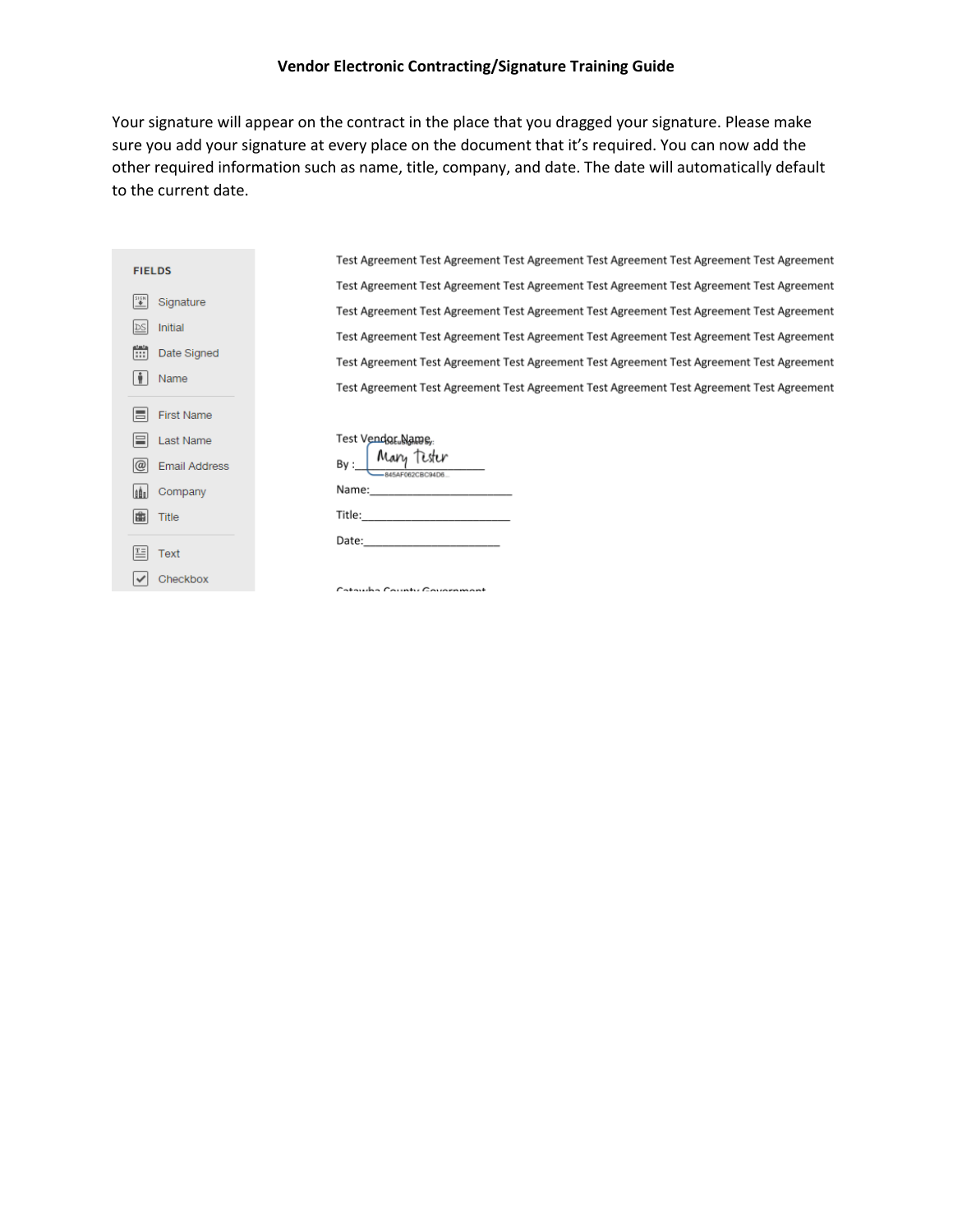# **Vendor Electronic Contracting/Signature Training Guide**

If you noticed that you've made a mistake you can click the red "X" near the field entry and it will remove that information. Once you've added your signature and all other necessary information you can click Finish.

| $rac{1}{10}$<br>Signature<br><b>DS</b><br>Initial<br>Ë<br>Date Signed<br>÷<br>Name                                                              | Test Agreement Test Agreement Test Agreement Test Agreement Test Agreement Test Agreement<br>Test Agreement Test Agreement Test Agreement Test Agreement Test Agreement Test Agreement<br>Test Agreement Test Agreement Test Agreement Test Agreement Test Agreement Test Agreement<br>Test Agreement Test Agreement Test Agreement Test Agreement Test Agreement Test Agreement<br>Test Agreement Test Agreement Test Agreement Test Agreement Test Agreement Test Agreement                                                                                                                                                          |               |
|-------------------------------------------------------------------------------------------------------------------------------------------------|----------------------------------------------------------------------------------------------------------------------------------------------------------------------------------------------------------------------------------------------------------------------------------------------------------------------------------------------------------------------------------------------------------------------------------------------------------------------------------------------------------------------------------------------------------------------------------------------------------------------------------------|---------------|
| E<br><b>First Name</b><br>⊫<br>Last Name<br>@<br><b>Email Address</b><br>leàs<br>Company<br>盾<br>Title<br>匞<br>Text<br>$\checkmark$<br>Checkbox | Test Vendor Name.<br>Mary Tester<br>By:<br>345AF062CBC94D6<br>Mary Tester<br>Name:<br>CEO Test Vendor<br>Title:<br>2/20/201<br>Date:<br>Catawba County Government<br>Name: Name and the state of the state of the state of the state of the state of the state of the state of the<br>Title: Title: The Commission of the Commission of the Commission of the Commission of the Commission of the Co<br>Date: the contract of the contract of the contract of the contract of the contract of the contract of the contract of the contract of the contract of the contract of the contract of the contract of the contract of the cont |               |
|                                                                                                                                                 | 110-410200-842520                                                                                                                                                                                                                                                                                                                                                                                                                                                                                                                                                                                                                      |               |
| e completed document.                                                                                                                           |                                                                                                                                                                                                                                                                                                                                                                                                                                                                                                                                                                                                                                        | <b>FINISH</b> |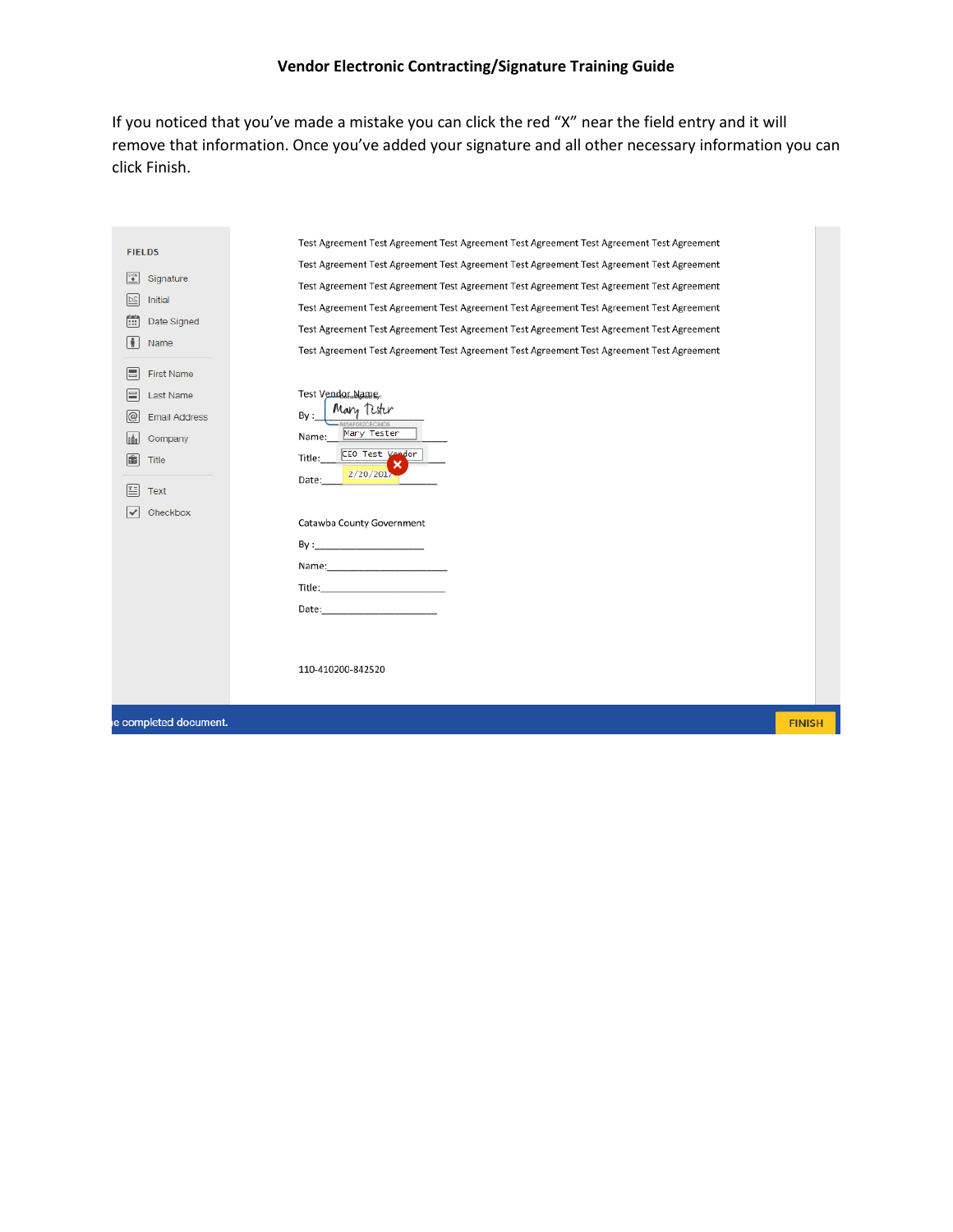This message box below will display. You can print the completed document by clicking the print icon  $\Box$ . in the upper right corner or you can download the completed document by clicking the download icon You will also receive an email with a link to the document where you can save it or print it for your records.

| Save a Copy of Your Document                                                          | d, e,<br>×                                     |
|---------------------------------------------------------------------------------------|------------------------------------------------|
| Sign up for a FREE DocuSign account today and sign all your documents electronically. |                                                |
| <b>Email</b><br>marymorrisoncpa@gmail.com                                             | <b>Electronically sign any</b><br>document.    |
| Password                                                                              | Get signatures from<br>others.                 |
| <b>Confirm Password</b>                                                               | Sign on the go with<br><b>DocuSign Mobile!</b> |
| By selecting SIGN UP, you agree to DocuSign Terms and<br>Conditions <sup>[C]</sup>    |                                                |
| <b>SIGN UP</b><br><b>NO THANKS</b>                                                    |                                                |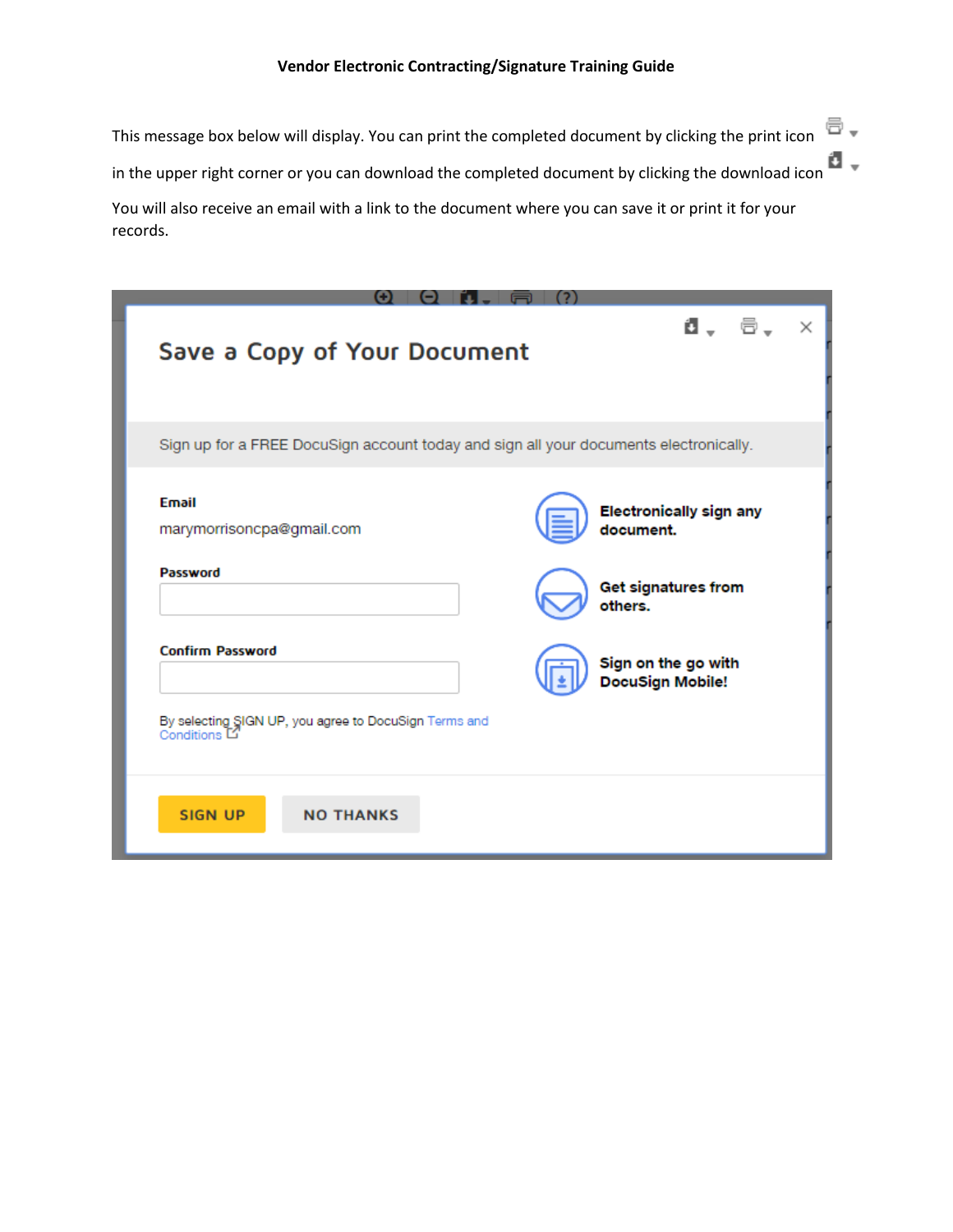#### **Reassigning**

If you need to reassign the signing task to someone else in your company go to OTHER ACTIONS and select Assign to Someone Else.



Enter in the email address and name of the new signer along with a reason this task was reassigned to someone else. Once that information is entered click Assign to Someone Else. The county will be notified of the reassignment.

| ew & Act on These Documents                                            |                                                                                                                                                                                                                                    |          |     |
|------------------------------------------------------------------------|------------------------------------------------------------------------------------------------------------------------------------------------------------------------------------------------------------------------------------|----------|-----|
| <b>ison</b><br>ounty                                                   | Assign to Someone Else                                                                                                                                                                                                             | $\times$ |     |
| <sup>7</sup> Catawba County Government<br>ba County Technology Departr | <b>Email Address for the New Signer</b>                                                                                                                                                                                            |          |     |
|                                                                        | Marytester@gmail.com                                                                                                                                                                                                               |          |     |
| d the Electronic Records and S                                         | <b>New Signer's Name</b>                                                                                                                                                                                                           |          |     |
| e to use electronic records and                                        | <b>Mary Tester</b>                                                                                                                                                                                                                 |          | CON |
|                                                                        | Please provide a reason to Mary Morrison for changing signing responsibility                                                                                                                                                       |          |     |
|                                                                        | Forwarding to the appropriate staff. Mary Tester is the CEO and is authorized to sign                                                                                                                                              |          |     |
|                                                                        | characters remaining 166/250                                                                                                                                                                                                       |          |     |
|                                                                        | Selecting the Assign to Someone Else button will send a notification to the person to whom you assigned this envelope. The<br>original sender will also receive a notification. You will be added as a Carbon Copy (CC) recipient. |          |     |
|                                                                        | ASSIGN TO SOMEONE ELSE<br>CANCEL                                                                                                                                                                                                   |          |     |
|                                                                        | WHEREAS, Tester, which relies extensively upon the use of Microsoft servers in its day-today                                                                                                                                       |          |     |